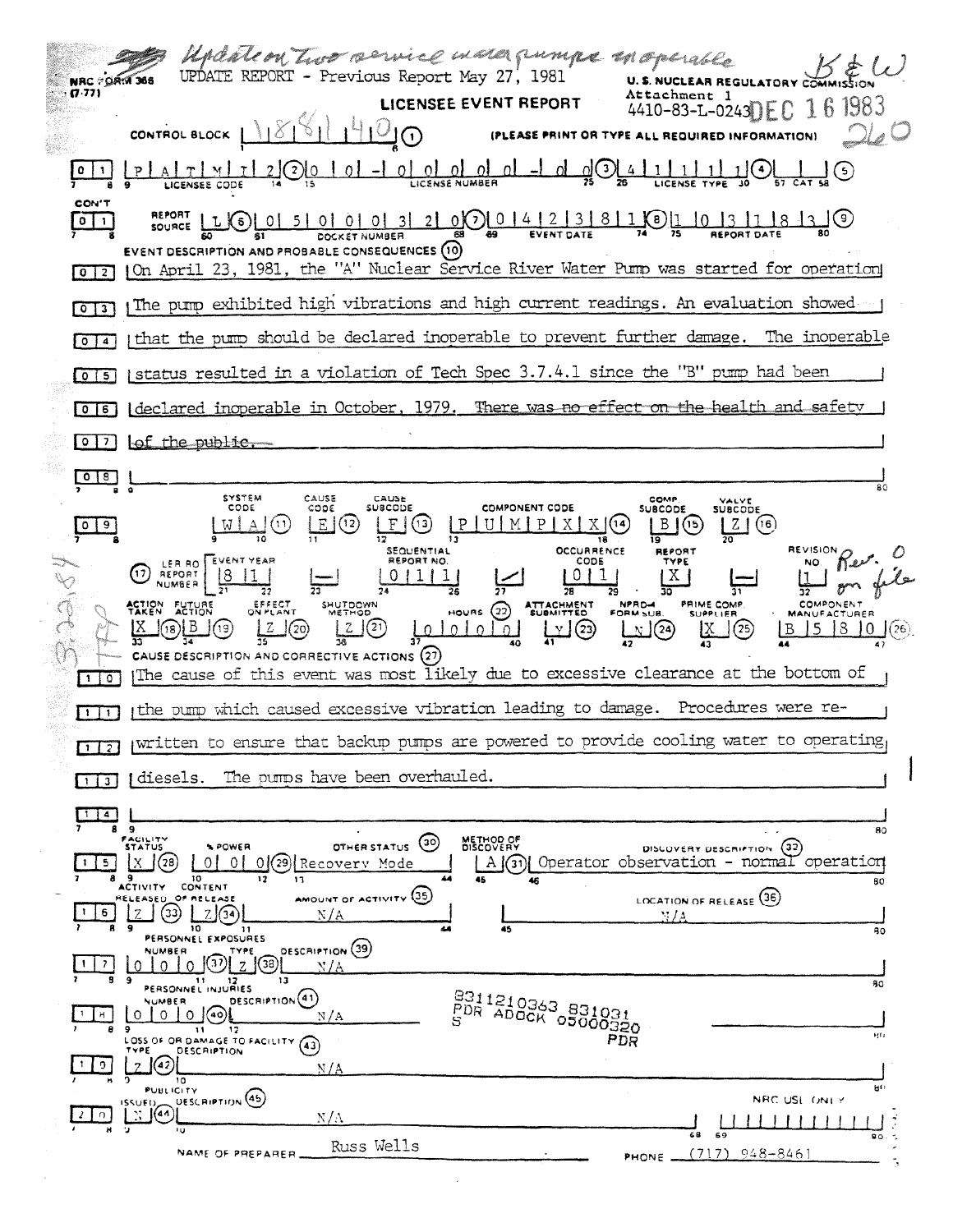### LER 81-011/01X-1 EVENT DATE - April 23, 1981

#### $\mathbf{I}$ . EXPLANATION OF THE OCCURRENCE

During normal operations, the "A" Nuclear Service River Water Pump (NR-P-1A) was started prior to running the "A" Emergency Diesel Generator. The pump exhibited high vibrations and high current readings. The pump was then tested, and the results of that test indicated that the pump should be declared inoperable in order to avoid further damage to the pump. Since NR-P-1B been inoperable since October 1979, the removal of NR-P-1A from service constituted a violation of Tech Spec  $3.7.4.1.$  Parts for repair of both pumps have been an order since the failure of NR-P-1B.

#### II. CAUSE OF THE OCCURRENCE

During the disassembly of NR-P-1A, extensive wear was found on the lower bearings and the intermediate tube ends were flaired outwards. This was most likely caused by excessive clearances at the bottom of the pump which resulted in ecessive vibration Leading to the pump failure.

# III. CIRCUMSTANCES SURROUNDING THE OCCURRENCE

At the time of the occurrence, the Unit 2 facility was in a long-term cold shutdown state. The reactor decay heat was being removed via loss to ambient. Throughout the event there was *nb* effect on the Reactor Coolant System or hte core.

### IV. CORRECTIVE ACTIONS TAKEN OR TO BE TAKEN

Inmediate - Continued the efforts to expedite the order for parts required for repairs. The Station Blackout Procedure, 2202-2.1, was revised to nesure Nuclear Service River Water Pumps "C" and "D" are powered from DF-X-1A if DF-X-1B failed to auto start when a blackout occurred. This ensures that cooling water is available to the operating diesel.

Long-Term - Since the date of this event,  $NR-P-1\Lambda$  and  $NR-P-1B$  have been overhauled. The last of these overhauls was completed in May, 1982.

#### V. COMPONENT FAILURE DATA

Nuclear Service River Water Pumps

Manufactured by Jackson Model No.: 42RXL Type: Vertical, Centrifugal, Mixed Flow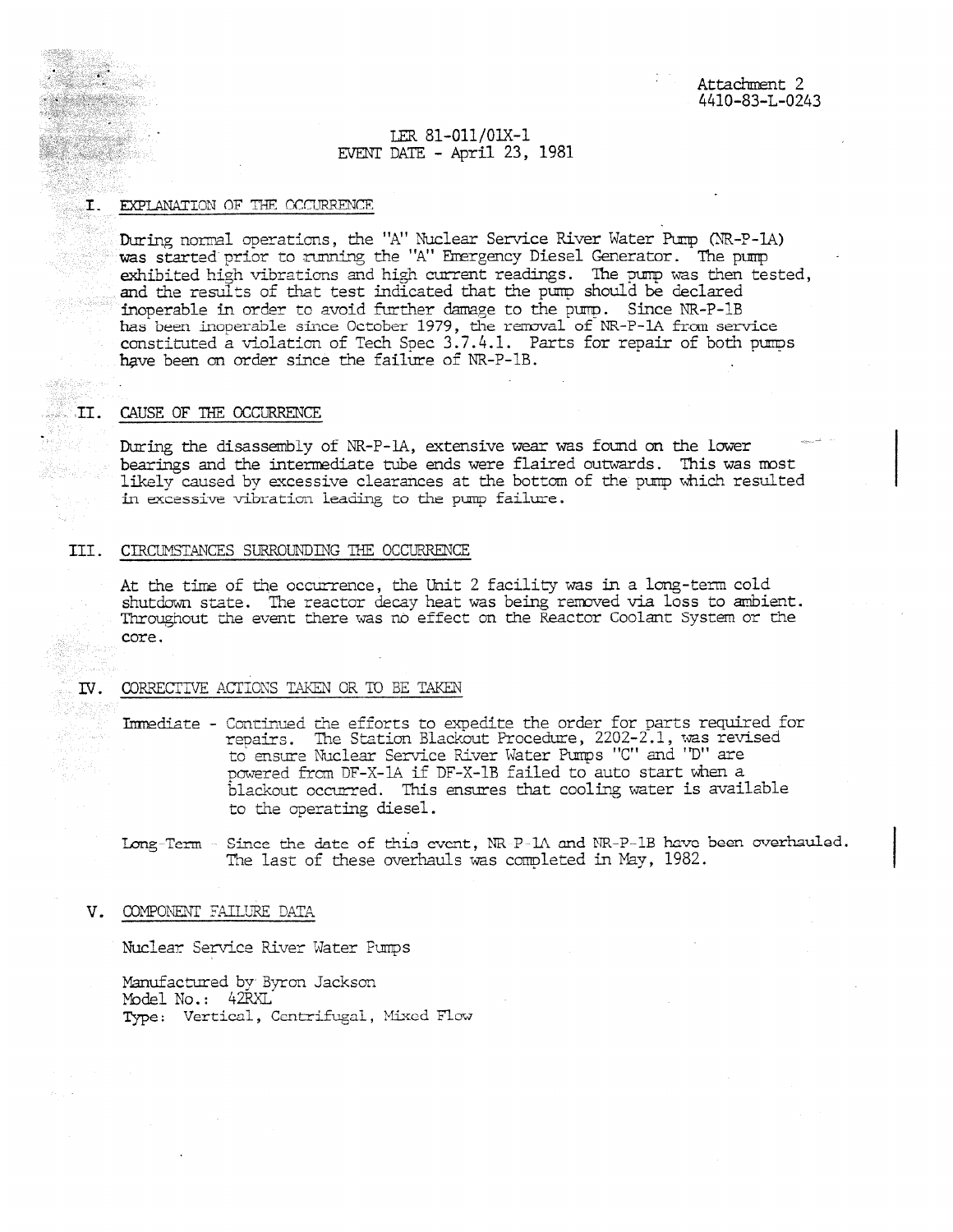

# **GPU Nuclear Corporation**

Post Office Box 480<br>Route 441 South example and the Nuclear C<br>Post Office Box<br>Route 441 South Middletown, Pennsylvania 17057-0191 717 944-7621 TELEX 84-2386 Writer's Direct Dial Number:

> October 31, 1983 4410-83-L-0243

Office of Inspection and Enforcement Attn: Dr. Thomas E. Murley Regional Administrator US Nuclear Regulatory Commission Region I 631 Park Avenue King of Prussia, PA 19406

Dear Sir:

át.<br>Sa

Three Mile Island Nuclear Station, Unit 2 (7MI-2) Operating License No. DPR-73 Docket No. 50 - 320 Updated Licensee Event Reports

The Licensee Event Reports listed in Attachment 1 have been updated and are enclosed as Attachment 2 to this letter.

If you have any questions, please contact Mr. J. J. Byrne of my staff.

incerely  $\varDelta$ Y *I* ici/L; Ai B. KW Kan ga $\rightarrow$ z $\sqrt{$  $\dot{\tt or}$  ,

BKK/JJB/RDW/jep \_

Attachments

8311210334 831031 PDR ADOCK 05000329

CC: Mr. L. H. Barrett, Deputy Program Director - TMI Program Office Dr. B. J. Snyder, Program Director - TMI Program Office

 $\overrightarrow{PDR}$  $S \sim \frac{1}{2}$ 

GPU Nuclear Corporation is a subsidiary of the General Public Utilities Corporation